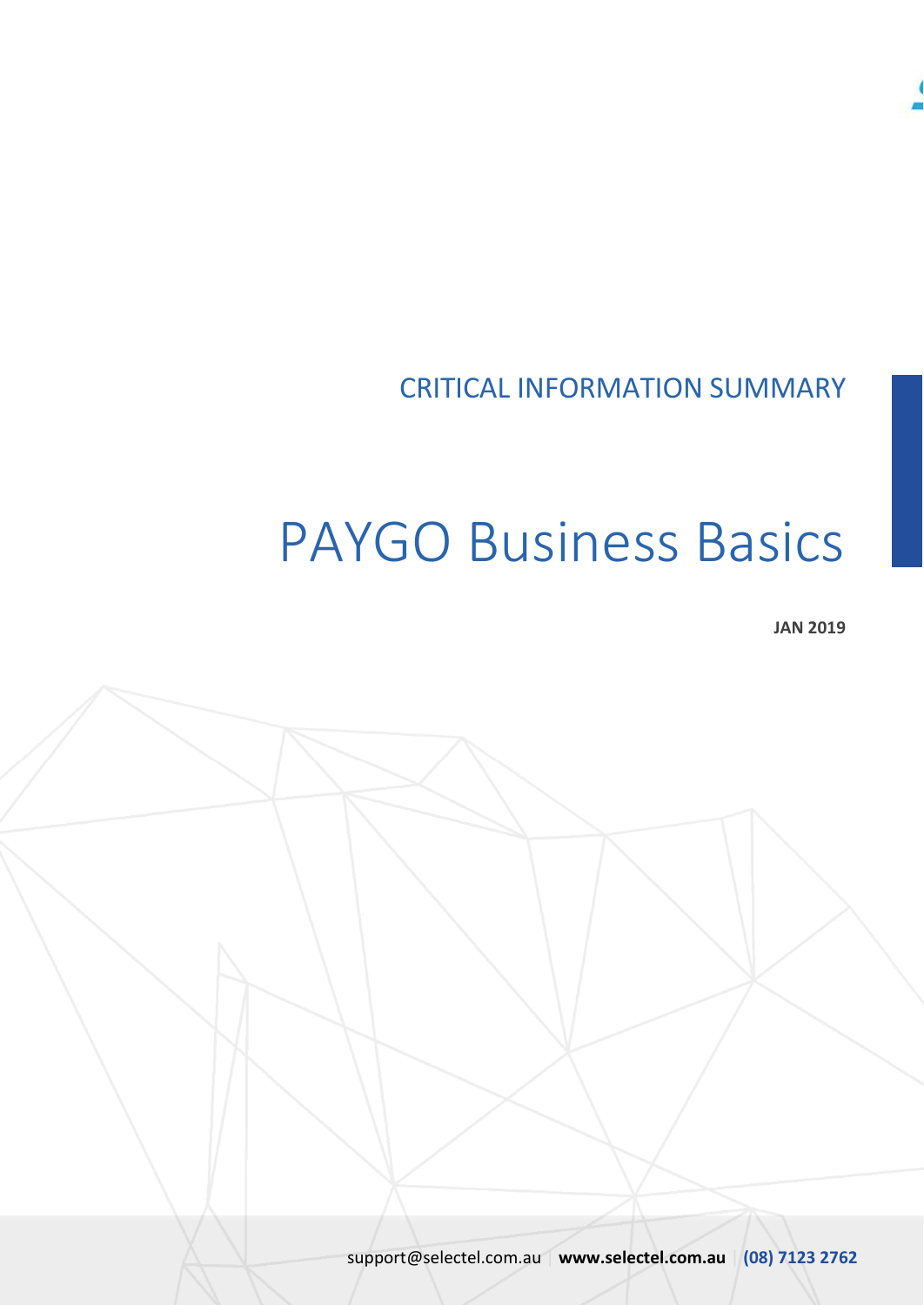

## PAYG Business Basics

### **Critical Information Summary Over View**

#### Information about the service

#### **The Service:**

PAYG Business Basics VoIP is a voice telephony service that is supplied over your internet service. The internet service may be supplied by Selectel or by another service provider.

#### **Access**

In order to access the Service, you may need a dedicated or shared fixed line broadband Internet connection, such as ADSL 2+, NBN, SHDSL or Fibre service.

#### **Mandatory components**

You will need a broadband modem for the service to work. We recommend that the service be accessed with hardware supplied or approved by us. Please contact us for further information.

#### **Minimum Term**

The service is available with 1-month minimum term, or 24 months.

#### Information about pricing

#### **Minimum monthly charge:**

Please refer to table on first page for pricing information.

#### **Maximum monthly charge:**

The maximum monthly charge depends on usage levels.

#### **Early termination charges:**

If you cancel your service prior to the end of your contract term, you must give us 30 days' notice, and you will incur an Early Termination Fee (ETF).

| <b>Contract Tenure</b> |             |              |              |  |  |
|------------------------|-------------|--------------|--------------|--|--|
| 1-6 Months             | 7-12 Months | 13-18 Months | 19-24 Months |  |  |
| \$600.00               | \$450       | \$250        | \$100        |  |  |

#### **Voice call rates**

#### Limitless National, Local, Mobile, 13/1300, 1800

International Calls: As per International Price Schedule. Visit [www.selectel.com.au/international](http://www.selectel.com.au/international) for updated rates.important conditions

If you have current numbers with another provider for your phone service and you would like to keep them, then they will need to be ported. Additional fees apply. Selectel plans do not support 19/1900 numbers calls, fax, dial up modem or other analogue data calls (e.g. EFTPOS, HICAPS), back to base alarms and other monitoring systems using phone lines, and similar features.

If you don't want your name, address or phone number printed in the White Pages® or any other directory product, you can opt for no directory listing.

We will bill you in advance for the minimum monthly charge and features, and in arrears for calls.

Your first bill will include charges for part of the month from when you took up your plan until the end of that billing cycle, as well as the minimum monthly charge in advance for the next billing cycle. Fair Use Policy applies.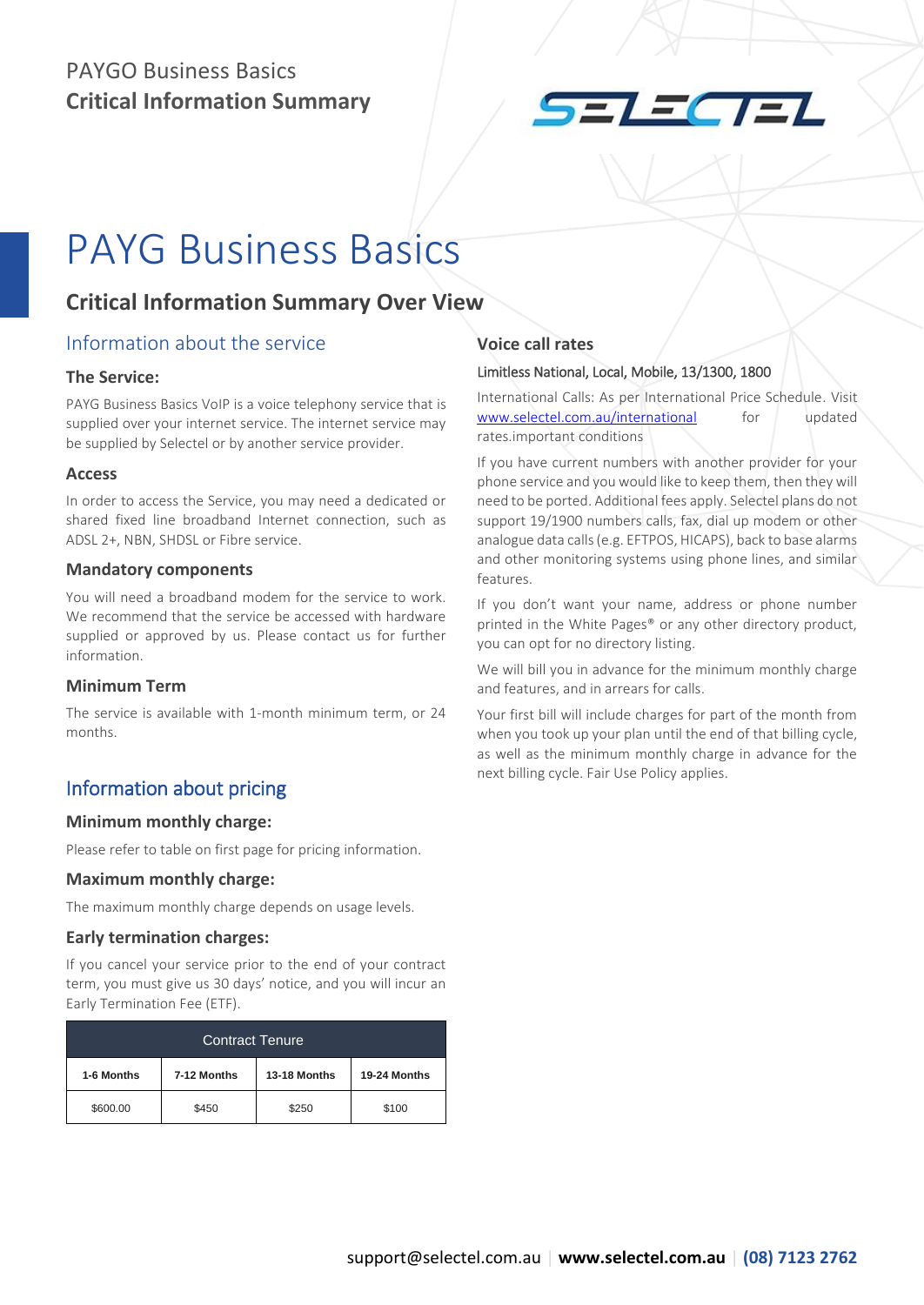

## PAYG Business Basics Plans

|                                              | <b>Call Rates</b><br>Price |      |      | <b>Setup Charge</b><br><b>Inclusions</b><br>(Contract months) |           |                                                                                                        | <b>Exclusions</b> |                                                                                             |                                                   |                                                  |
|----------------------------------------------|----------------------------|------|------|---------------------------------------------------------------|-----------|--------------------------------------------------------------------------------------------------------|-------------------|---------------------------------------------------------------------------------------------|---------------------------------------------------|--------------------------------------------------|
| Plan                                         | (Monthly)                  |      |      |                                                               |           | Local National Mobile 13/300 1800 International<br>Per Call Per Call Per Min Per Call Per Call Per Min | $\mathbf 1$       | $24\,$                                                                                      | · SIP Channel Setup<br>Fee*                       | Extra DIDs - See table<br>$\bullet$<br>below     |
| <b>PAYG Business Basics</b><br>Per Extension | \$13.95                    | 0.12 | 0.12 | 0.14                                                          | 0.30 FREE | See Rate<br>Card                                                                                       | \$89              | ${\sf FREE}^*$<br>Minimum<br><mark>Cost</mark><br>\$334.80<br><mark>per</mark><br>Extension | Cloud PBX<br>$\bullet$<br>1 Free DID<br>$\bullet$ | Porting to Selectel -<br>$\bullet$<br>See Table* |
|                                              |                            |      |      |                                                               |           |                                                                                                        |                   |                                                                                             |                                                   |                                                  |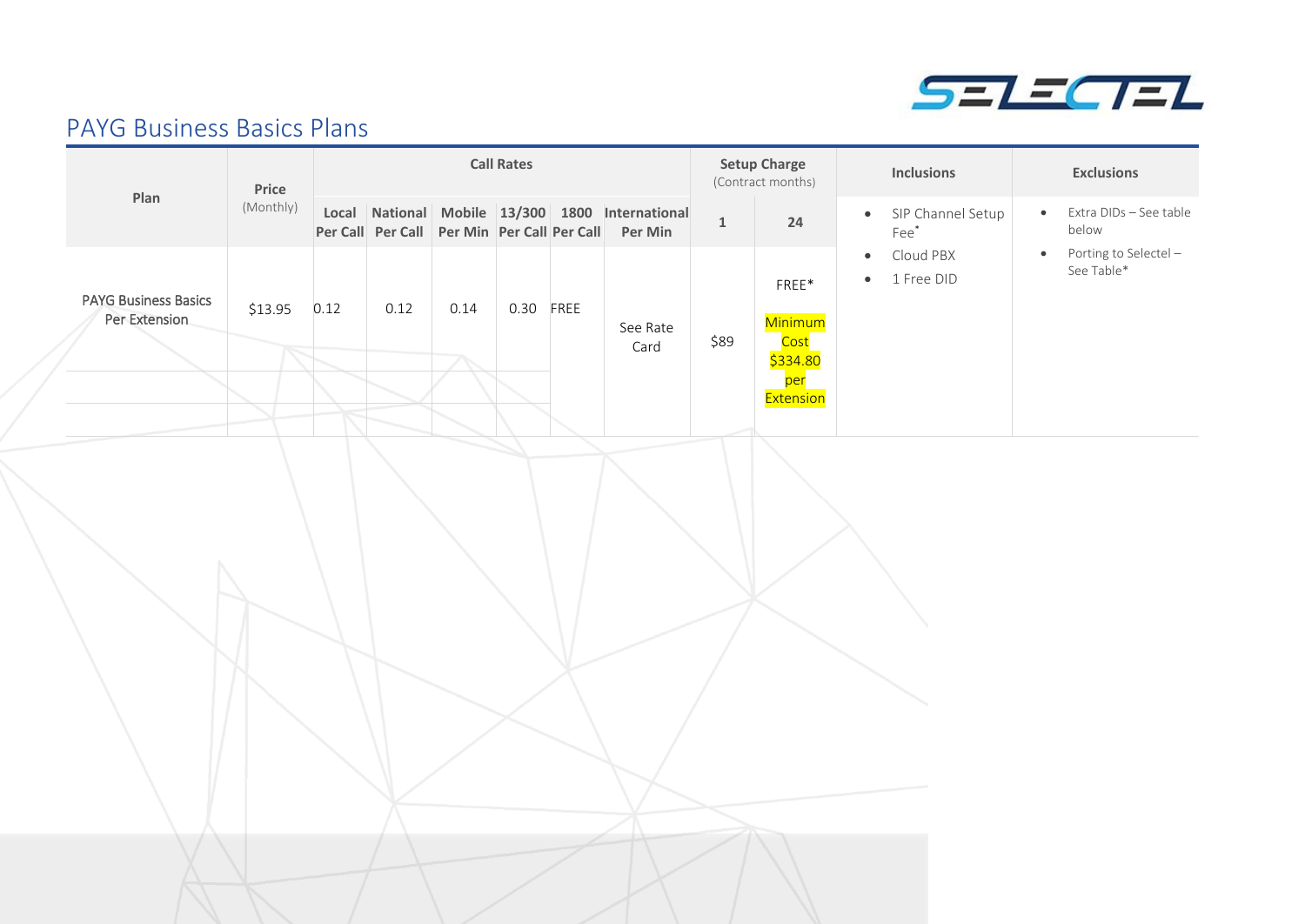

## Porting Schedule on Selected Plans

| Proposition                                       | <b>Unit Type</b> | Cost      |
|---------------------------------------------------|------------------|-----------|
| <b>Cat A Port</b>                                 | Per Request      | \$23.40   |
| Cat C Port (1-5 numbers)                          | Per Request      | \$117.00  |
| Cat C Port (6-100 numbers)                        | Per Request      | \$234.00  |
| Cat C Port (101+ numbers)                         | Per Request      | \$351.00  |
|                                                   |                  |           |
| <b>Cat A Port Rejection</b>                       | Per Request      | \$00.00   |
| <b>Cat C Port Rejection (1-5 numbers)</b>         | Per Request      | \$70.20   |
| Cat C Port Rejection (6-100 numbers)              | Per Request      | \$117.00  |
| Cat C Port Rejection (101+ numbers)               | Per Request      | \$234.00  |
| Cat C Port Full Submission Rejection (per number) | Per Request      | \$37.40   |
|                                                   |                  |           |
| <b>Cat A Port Return</b>                          | Per Request      | \$351     |
| Cat C Port Return (1-5 numbers)                   | Per Request      | \$702.00  |
| Cat C Port Return (6-20 numbers)                  | Per Request      | \$1755.00 |
| Cat C Port Return (21-100 numbers)                | Per Request      | \$4095.00 |
| Cat C Port Return (101+ numbers)                  | Per Request      | \$5850.00 |
| Cat C Port 3rd Party Return (per number)          | Per Request      | \$37.44   |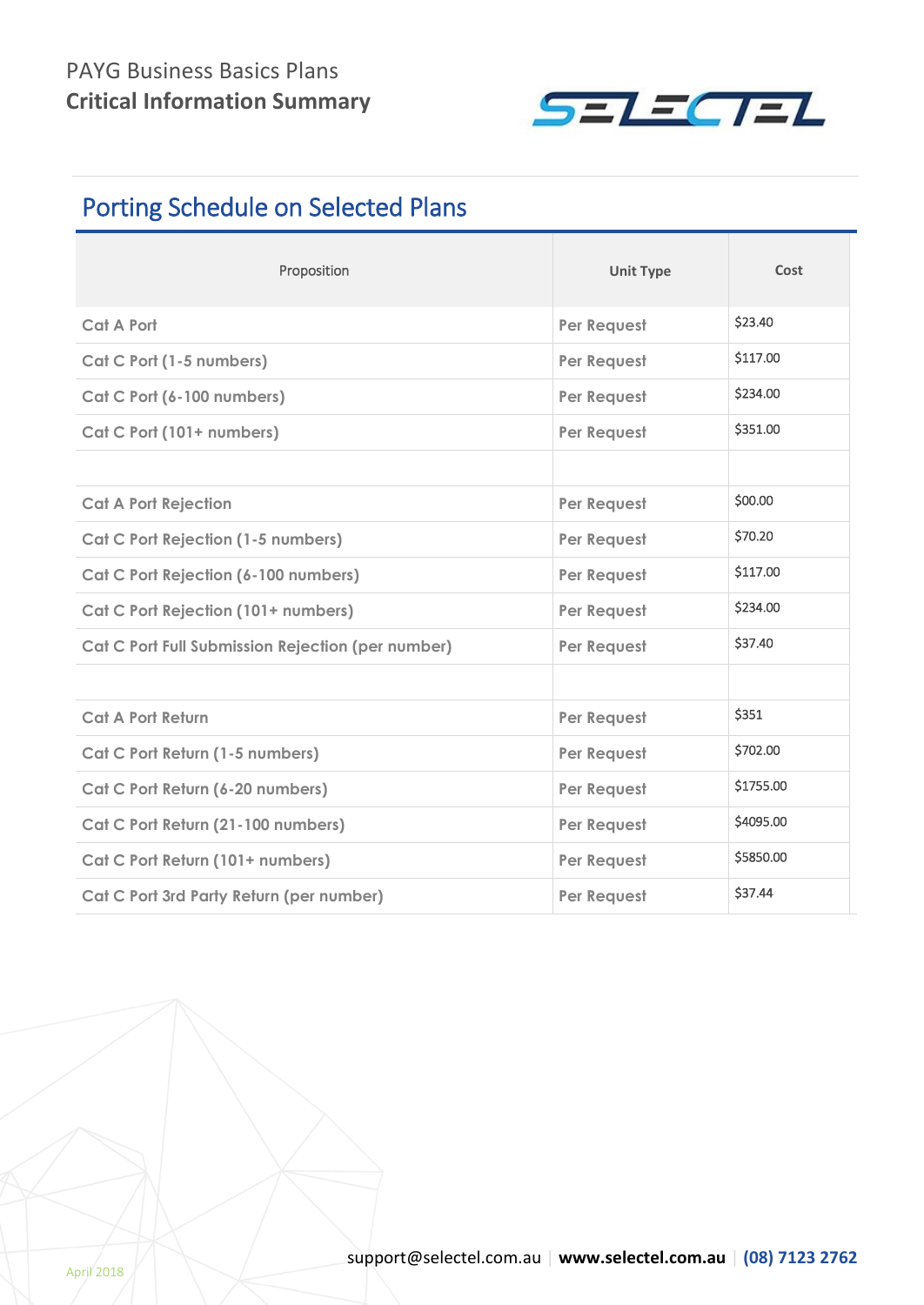

## Technical Support Fees & Charges.

| Proposition                                                                                                                               | Cost                                                                                                                                                            | Cost                                                                                                                                                         |
|-------------------------------------------------------------------------------------------------------------------------------------------|-----------------------------------------------------------------------------------------------------------------------------------------------------------------|--------------------------------------------------------------------------------------------------------------------------------------------------------------|
| All other changes processed by the<br>Technical team will be quoted in Advance.                                                           | Between the hours of 9am and 6pm<br>Monday to Friday excluding Public<br>Holidays<br>\$89 Per Hour, Billed in 15 minute<br>Increments (\$22.25 minimum Charge)  | Between the hours of 9am and 6pm<br>Monday to Friday excluding Public<br>Holidays<br>\$220 Per Hour, Billed in 15 minute<br>Increments (\$55 minimum Charge) |
| Setup/Configuration of Clients own Cloud<br><b>PBX</b><br>All other changes processed by the<br>Technical team will be quoted in Advance. | Between the hours of 9am and 6pm<br>Monday to Friday excluding Public<br>Holidays<br>\$130 Per Hour, Billed in 15 minute<br>Increments (\$32.50 minimum Charge) | Between the hours of 9am and 6pm<br>Monday to Friday excluding Public<br>Holidays<br>\$220 Per Hour, Billed in 15 minute<br>Increments (\$55 minimum Charge) |

#### **Definition:**

**Severity Level 1 -** Out-of-service condition; service in unavailable or seriously impaired

**Severity Level 2 –** Partial out-of-service condition; Service is impaired causing difficulty with performing normal operations

**Severity Level 3 –** Degraded service; service is impaired causing minor difficulty

## SLA (Service Level Agreement)

| Target                  | Minimum           | Maximum           |
|-------------------------|-------------------|-------------------|
| <b>Severity Level 1</b> | 3 Business Hours  | 12 Business Hours |
| <b>Severity Level 2</b> | 4 Business Hours  | 48 Business Hours |
| <b>Severity Level 3</b> | 12 Business Hours | 72 Business Hours |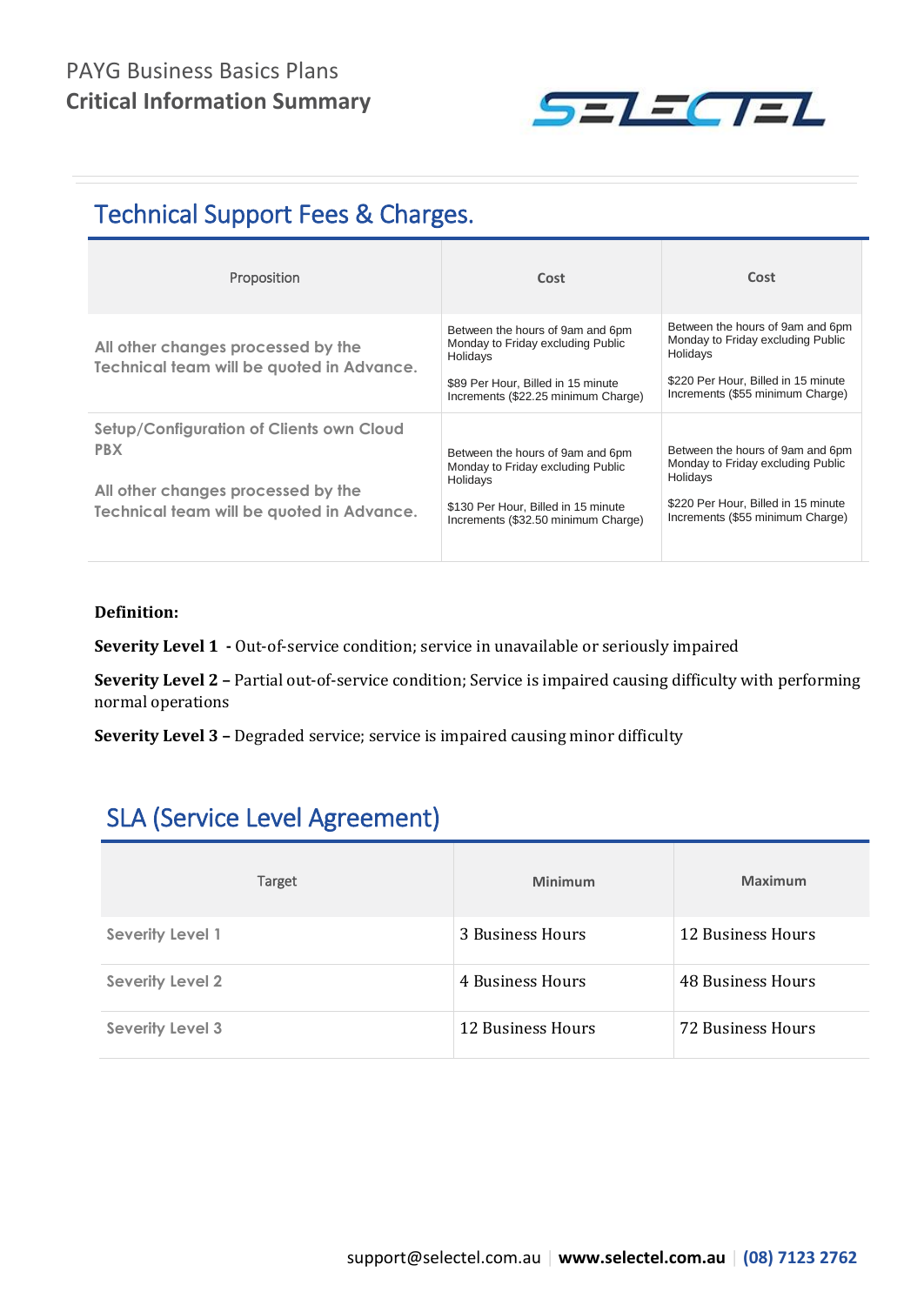

## Miscellaneous Fees and Charges

| Proposition                                                                                  | <b>Unit Type</b>           | Cost    |
|----------------------------------------------------------------------------------------------|----------------------------|---------|
| 1 DID                                                                                        | Per DID, Per Month         | \$2.00  |
| <b>10 DID</b>                                                                                | <b>Block of, Per Month</b> | \$20.00 |
| <b>100 DID</b>                                                                               | <b>Block of, Per Month</b> | \$69.00 |
| <b>Bill Printing &amp; Postage up to 18 Pages</b>                                            | <b>Per Transaction</b>     | \$5.10  |
| Up to $20 - 50$ Pages                                                                        | <b>Per Transaction</b>     | \$9.99  |
| $52 - 90$ Pages                                                                              | <b>Per Transaction</b>     | \$15.00 |
| <b>Reconnection Fee - Due to failure of payment</b>                                          | Per reconnection           | \$59.95 |
| Transfer one or more services from an Selectel<br>account entity to another Selectel account | <b>Per Transaction</b>     | \$25.00 |
| <b>Late Payment Fee</b>                                                                      | Per Invoice                | \$15.00 |
| Direct debit dishonour administration fee                                                    | <b>Per Transaction</b>     | \$15.00 |
| Overdue account administration fee                                                           | <b>Per Transaction</b>     | \$15.00 |
| Visa / Mastercard                                                                            | <b>Per Transaction</b>     | $1\%$   |
| <b>Amex/Diners Card</b>                                                                      | <b>Per Transaction</b>     | 3%      |
| <b>Declined Credit Card</b>                                                                  | <b>Per Transaction</b>     | \$5.00  |
| <b>Chargeback Fees for Disputed Customer Payment</b>                                         | <b>Per Transaction</b>     | \$15.00 |
| <b>BPay</b>                                                                                  | <b>Per Transaction</b>     | \$1.50  |
| <b>Australia Post</b>                                                                        | <b>Per Transaction</b>     | \$3.50  |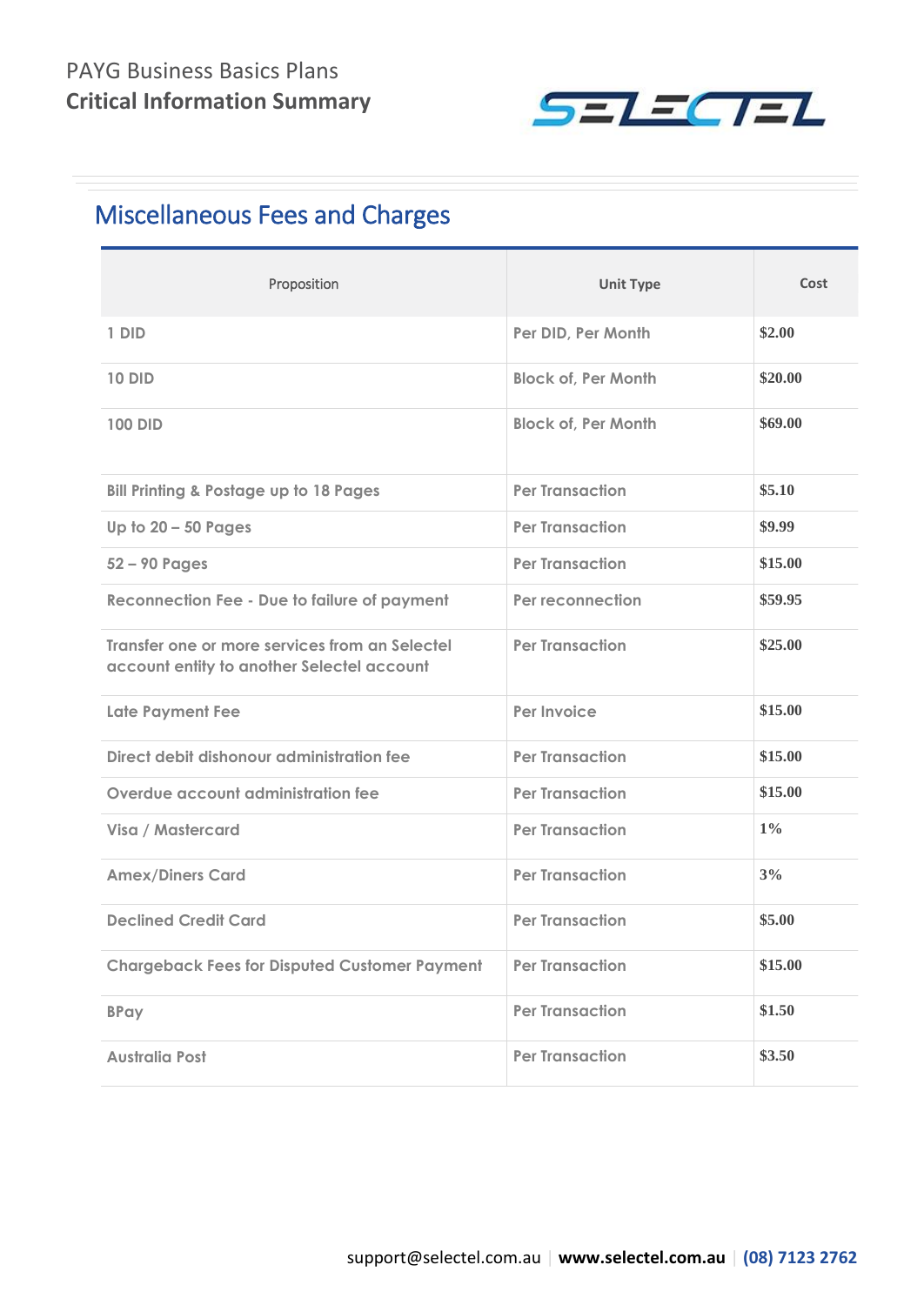

#### 1. ABOUT THE SELECTEL SERVICE DESCRIPTION

1.1 Use of the Selectel® Service (Service) is subject to this Service Description and: (a) the General Terms of our Critical Information, Fail Use Policy and Privacy Policy.

#### 2. ADDITIONAL CONDITIONS

2.1 Connection and Configuration of Equipment

(a) You acknowledge that the installation of an Selectel Supported Device to enable Selectel may cause temporary disruption in the Traditional Landline Telephone Services received by you.

(b) We recommend you use Selectel Supported Devices for Selectel.

(c) You may select any device you choose to use Selectel. However, devices that we have not recommended may not work well with Selectel. In particular, you may experience interoperability problems and some calling features of Selectel (as described on our Website) may not work.

(d) Selectel Supported Devices can be configured to allow the seamless 'overlaying' of Selectel over your existing Traditional Landline Telephone Service (provided you have retained it), ie an Selectel Supported Device can:

(A) switch specific outbound calls to Selectel automatically; and

(B) feature automatic 'failover', to hand an outbound call back to your Traditional Landline Telephone Service should Selectel be unavailable for any reason (such as your broadband service being temporarily offline), or so outbound calls to destinations not currently handled by Selectel will be automatically switched to your existing Traditional Landline Telephone Service (provided you have retained it).

(e) You may change the configuration of any device you select to use Selectel . However, if you set up your own initial configuration, or modify a device configured by us, you may create results that are unexpected and we are not responsible for any such changes you make to the configuration of your device(s).

#### 3.2 Acknowledgment

(a) You acknowledge and agree that: (A) while we take all reasonable steps to make sure you receive the voice calling service to calling destinations that we support, the voice calling service may not be free from faults or interruptions. Certain factors, such as network congestion, maintenance, technical capabilities, geographic factors, obstructions or interference may mean you will not be able to use Selectel at all times;

(B) Selectel is not designed to replace a Traditional Landline Telephone Service. This means that the key functionality and limitations as described in this Service Schedule are significantly different from those associated with a Traditional Landline Telephone Service;

(C) you have read and understood this Service Schedule in relation to Selectel , including without limitation the functionality and limitations of Selectel ; (D) you do not expect Selectel to function as a Traditional Landline Telephone Service. Selectel is a value added service that provides you with defined functionality including the ability to make certain specific outgoing telephone calls, and to receive certain incoming telephone calls dependent on the specific Selectel service type you have selected; and

(E) Selectel is only available to you in conjunction with any broadband internet service which supports a VoIP application. If for any reason your underlying broadband service is suspended, terminated or is otherwise unavailable, Selectel will also be suspended, terminated or otherwise unavailable.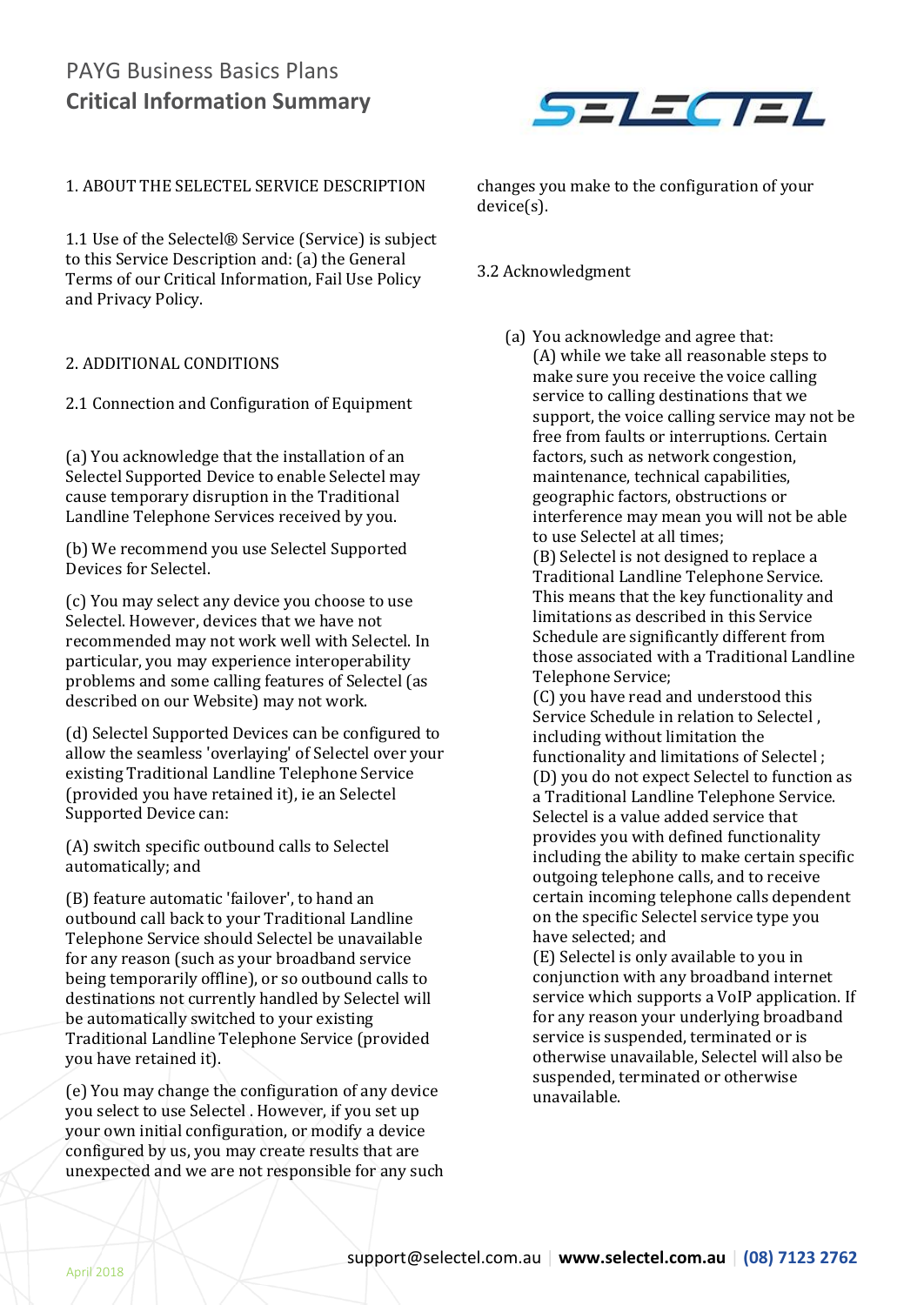

#### 4. SELECTEL FUNCTIONALITY

4.1 You may use Selectel to make calls to Selectel Customers and non-Selectel Customers, including local calls, long distance telephone calls, calls to any Australian mobile phone and calls to any international destination as described on our Website.

4.3 You may use Selectel2 to receive calls from other Selectel Customers and from the Public Switched Telephone Network.

4.4 Additional features of Selectel are detailed on our Website, described with instructions for use in the "Selectel Portal" (an easy-to-use, online configuration tool) located on our Website. For example, such features include the ability to divert calls or to bar certain types of calls such as mobile or international calls from your Selectel service.

4.5 Selectel is not compatible with traditional TTY equipment and we recommend the use of a Traditional Landline Telephone Service with such equipment.

4.6 Selectel is designed and optimised for use on the Selectel broadband network, however it will also work (subject to potential reduced call quality) through other broadband services.

4.7 You may present or withhold your CLI on a per call basis (the default state of CLI presentation is 'Off' although you may change this setting via the "Selectel Toolbox" located on our Website).

4.8 Your Selectel Supported Device may be configured and installed such that calls to a special service number (ie numbers prefixed with 13, 1300, 18 or 1800) may be automatically switched to your existing Traditional Landline Telephone Service (provided you have retained it). This is because these call types are often routed to the destination based on your specific geographic location and so may be more accurately handled by the PSTN. However, such calls may also be made through your Selectel service. If this is the case these calls will be delivered to the PSTN network in the capital city that is recorded with your Selectel number.

4.9 Due to significant incidents of fraud affecting VOIP services, when Selectel is operated by the end user at a location outside Australia, calls will be

restricted to destinations within Australia only (i.e. calls to all other international destinations will not be permitted).

#### 5. SELECTEL LIMITATIONS

5.1 You acknowledge that while we make all reasonable efforts to ensure continuity of Selectel (and the underlying broadband service, if provided by us), we make no guarantee that Selectel (and/or the underlying broadband service, if provided by us) will be either uninterrupted or error-free. Certain factors, such as network congestion, maintenance, technical capabilities, geographic factors, obstructions or interference may mean you will not be able to use Selectel at all times.

5.2 You acknowledge and agree to the limitations of Selectel as described on our Website. In summary, the limitations of Selectel are that:

(a) Selectel is not designed to replace a Traditional Landline Telephone Service;

(b) Priority Assistance is not available. Priority Assistance is for people who may be reliant on a telephone service because of a serious medical condition. We recommend that you consider medical advice, and consider your access to other telephony services such as a conventional Traditional Landline Telephone Service or a mobile phone, before purchasing Selectel;

- (b) if your Selectel Supported Device is properly configured and installed (as described in clause 1.4 above), your calls to an emergency call service number may be automatically switched to your existing Traditional Landline Telephone Service (provided you have retained it).
- (c) However, such calls may also be made through your Selectel service. 24 hour access to the emergency call service number is not guaranteed by us;
- (d) (d) operator assisted services are not guaranteed; (e) directory assistance is not guaranteed. Only Selectel Customers who have 'ported' their number to Selectel via Simple Phone Number Porting will be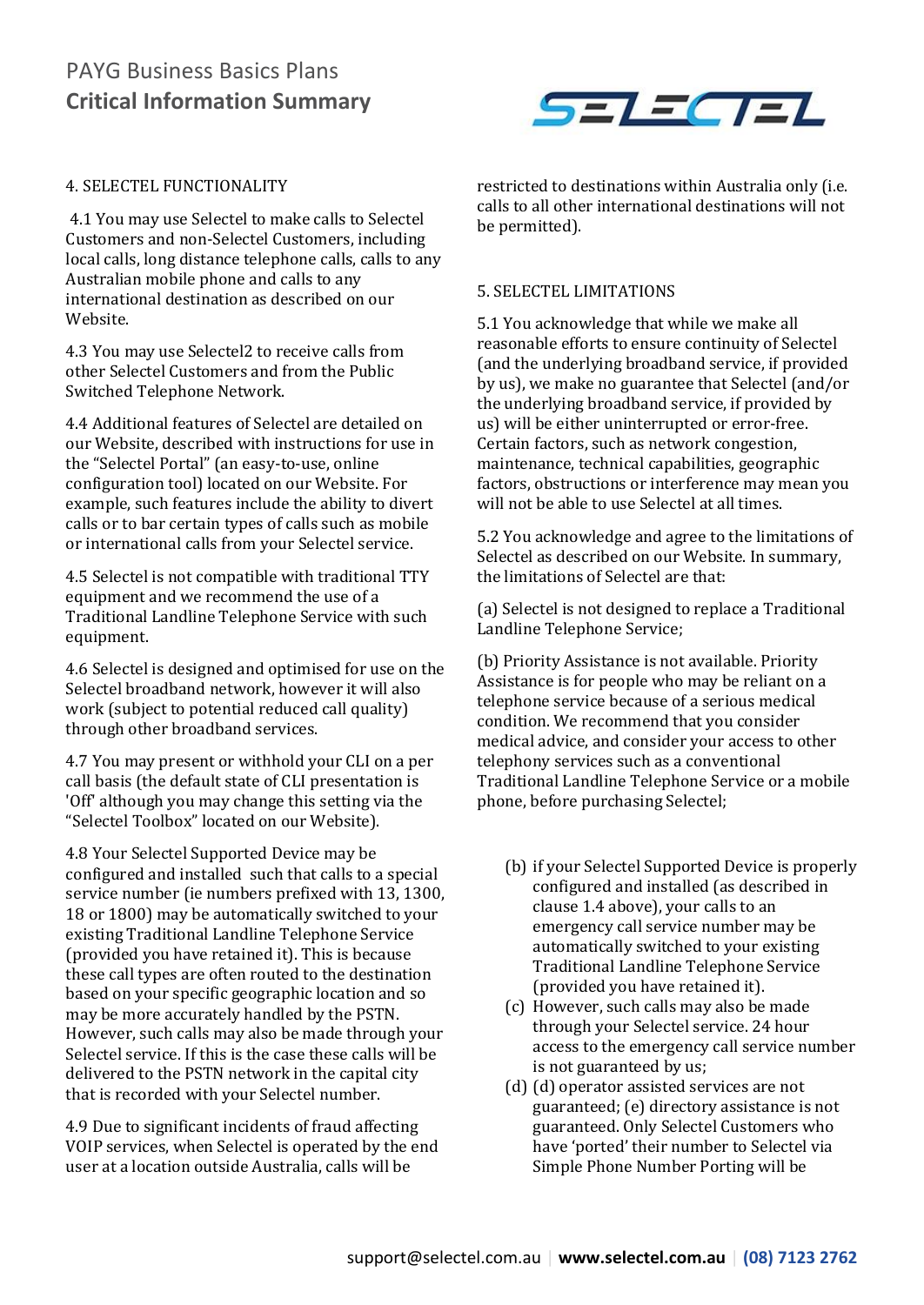

offered to have their number listed. However, for all other cases there is currently is no mechanism to find another Selectel Customer's number without that Selectel Customer informing you directly. However, we expect to implement a directory service in the future to allow Selectel Customers interested in disclosing their Selectel number to other Selectel Customers to do so online;

- (e) (f) calls to any number prefix not explicitly supported and documented on our Website for Selectel are not available;
- (f) (g) inbound direct dial calling from the PSTN is not available to Selectel1 services; and is available to Selectel2 services; and
- (g) (h) Selectel will not operate in the event of a power failure. This means that:
- (h) (A) Where your Selectel uses Telstra's copper network, even if your Selectel is properly configured and installed (as described in clause
- (i) 3.1(d) above) to automatically switch to your existing Traditional Landline Telephone Service should your Selectel not be available, you will not be able to make calls (including a call to an emergency call service number like 000) if your Traditional Landline Telephone Service is only accessible via handset which requires electricity (such as a cordless phone) to operate.

(B) Where your Selectel uses the NBN, you will not be able to use your Selectel to make and receive calls (including to emergency service numbers like 000) during a power outage even if your underlying NBN service has battery backup.

#### 6. CHARGES

6.1 Information regarding Selectel call rates, accounts and billing is set out on our Website.

6.2 There is a time delay between you making a call and us processing that call and adding it to your call record. In most cases calls should be added to your call record within an hour of you making the call.

However in some rare circumstances this may take up to 2 weeks. This means that you may not always have all the calls you made in an invoice period appear on that invoice (consequently these calls will not be deducted from any call credit for that invoice period).

6.3 We are not responsible for the charges that you incur with your current telephone carrier, however incurred and regardless of whether the call you make via your current carrier is a local, mobile or a long distance call. You acknowledge and agree that if your Selectel is configured to feature automatic 'failover', i.e. to automatically switch a call back to your Traditional Landline Telephone Service (provided you have retained it): (a) should Selectel connectivity be unavailable for any reason (such as your broadband service being temporarily offline); or

(b) to call an emergency service call number or special service number (ie numbers prefixed with 13, 1300, 18 or 1800); or (c) to any other call destinations not currently handled by Selectel , you are responsible for all charges incurred in making such calls through the PSTN. With some devices used to operate Selectel , it may be possible distinguish between when a call will be made via Selectel or via the PSTN (for example, some devices present different dial-tones when a call is being made via Selectel or via the PSTN). However, when placing a call, you acknowledge and agree it is not possible to tell (by listening) whether calls are being passed to the PSTN due to a rule in your dial plan, despite the device being properly registered.

6.4 The traffic involved in Selectel calls, like other VoIP based calling, counts toward your download quota on the broadband plan that you are on. For example as a guideline, Selectel calls use from 10-20 Megabytes per hour during typical calls (depending on the codec in use) which corresponds to around 25-50 kilobits per second per second of traffic flow on your broadband connection (in both directions).

6.5 You agree to pay any fees imposed by any third parties in connection with your use of Selectel (for example including any standard broadband service fees, or additional charges as a result of your Selectel calls counting towards the download quota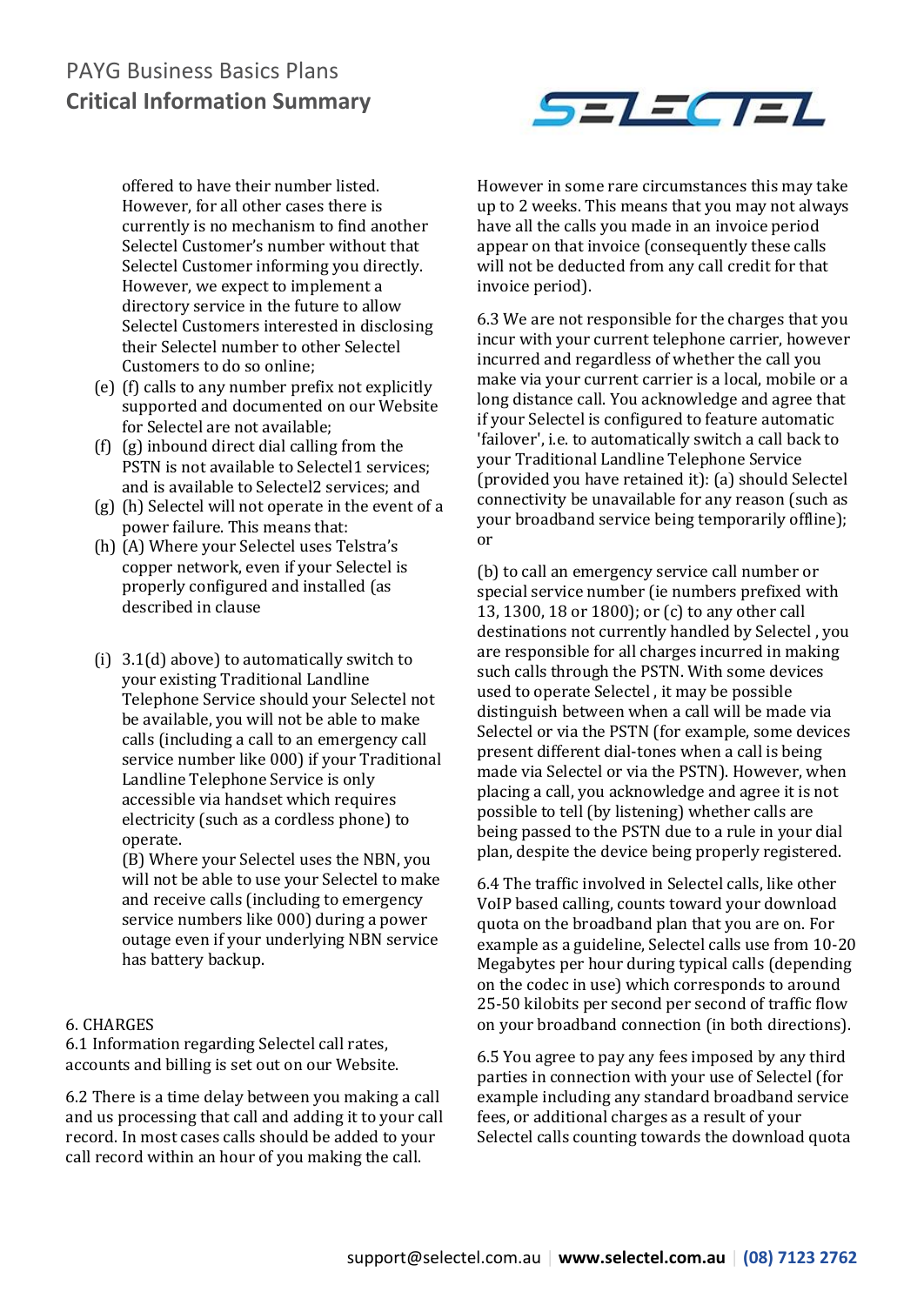of the broadband plan that you are on as described in clause 6.3 above).

6.6 All prices Including GST.

6.7 Minimum monthly charge

(A) Your minimum monthly charge depends on the plan you choose. International Rates are charged on top of your Minimum Monthly Charge. See International Rates for full Pricing via our website.

#### 7. Suspension of service

7.1 Selectel reverses the right to suspend services as per our Fair Use Policy or failure to make payment. Payment is due within 14 Days, if payment is still outstanding by 30 Days Suspension on all outgoing calls will Occur. A \$59.95 reconnection fee may apply.

#### 8. CUSTOMER SERVICE GUARANTEE WAIVER

8.1 In accepting this Service Description you acknowledge that you waive in whole your Customer Service Guarantee Rights under Part 5 of the Telecommunications (Consumer Protection and Service Standards) Act 1999 in relation to Selectel. Please read the following paragraphs carefully. They contain information affecting your rights.

8.2 The Customer Service Guarantee (CSG) can be found on the Australian Communications and Media Authority website [\(www.acma.gov.au\)](http://www.acma.gov.au/).

8.3 Part 5 of the Telecommunications (Customer Service Guarantee) Standard 2011 allows us to propose that you waive the protections and rights provided under the CSG.

8.4 We are offering significantly lower call costs for the Selectel Service, but we are only able to do so on the basis that we are not required to meet the CSG.

8.5 By agreeing to this waiver you agree to waive your protections and rights under the CSG. So that we may continue to offer lower costs, we require all



of our customers to waive their rights in relation to the CSG.

8.6 The protections you are waiving are: The provision of written information (a) Provision of written information to you, at least every two years about:

(A) the performance standards that apply to supply of specified services;

(B) the obligations of the service provider under those standards;

(C) your entitlements to damages under the Act for contravention of the performance standards; and

(D) on request, the provision of information about a performance standard. Guaranteed maximum connection periods (b) The prescribed maximum timeframes within which connection to services should occur.

Guaranteed maximum rectification periods

(c) The prescribed maximum timeframes within which rectification of service faults should occur. Making and changing appointments

(d) Requirement to make appointments with you at times that are convenient for you that are either for a particular time of the day or nominate a five hour period during which the appointment will occur; and

(e) changing appointments by giving at least 24 hours notice by obtaining your agreement to the change.

8.7 This waiver will take effect seven days from the date of you agreeing to it, unless you notify us that you no longer wish to waive your rights under the CSG. If you do so notify us, we reserve the right not to provide the service to you.

8.8 By agreeing to waive your protection and rights afforded by the CSG you will not be able to claim compensation from us for any failure by us to meet the prescribed performance standards.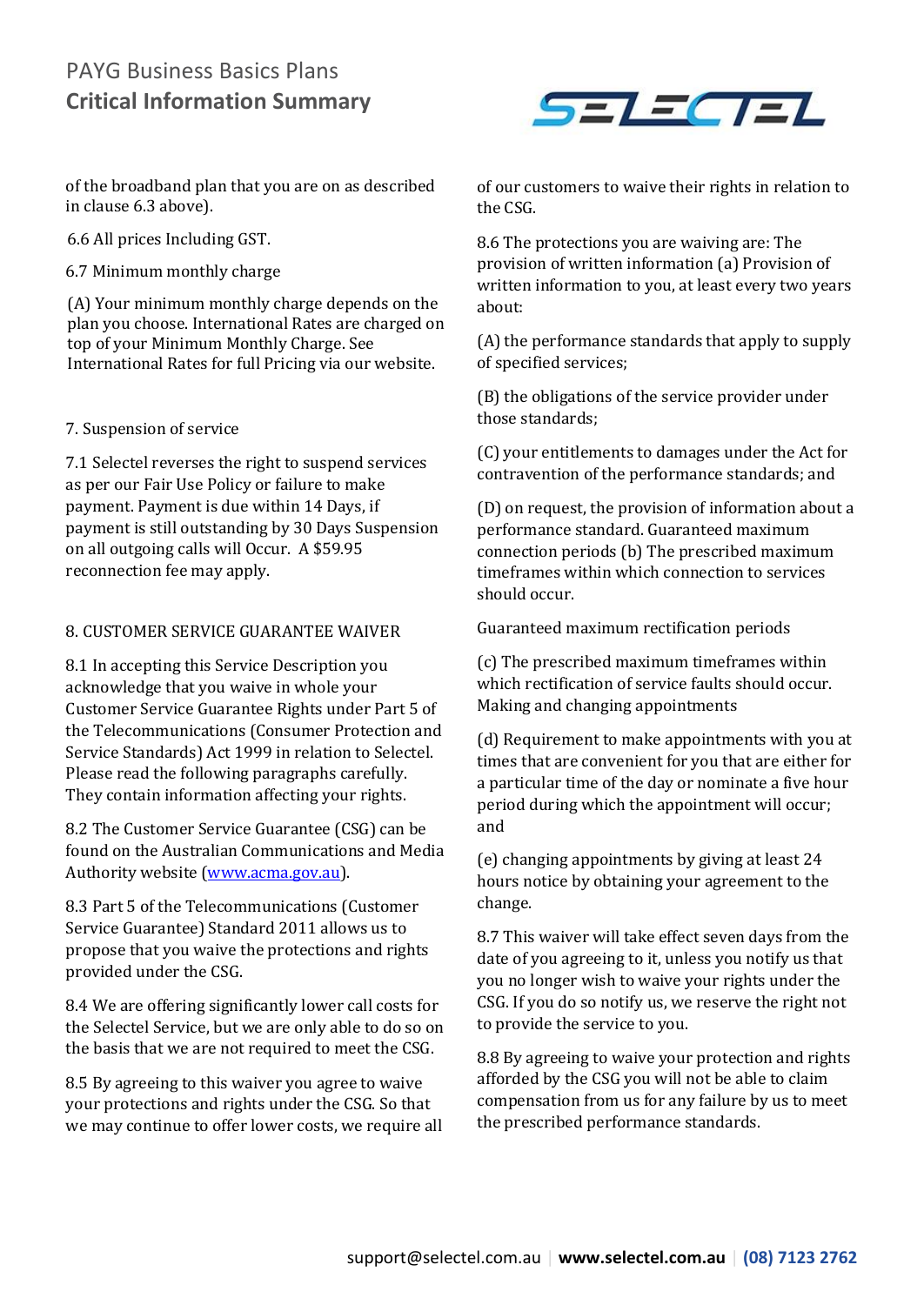

#### 9. RELOCATIONS

9.1 This clause 10 applies if you change the usual operating location of your Selectel service (for example, if you were to move house or Business).

9.2 If you move the usual operating location of your Selectel service you must notify us immediately so that we can update your information in the Integrated Public Number Database (IPND). The IPND is used for emergency and law enforcement purposes so it is very important that the information in the IPND is up to date. If your underlying broadband internet connection that is used to provide your Selectel service is also provided by us and you relocate your broadband internet service with us then separate notice about your change of address for Selectel is not required.

9.3 You may only change the usual operating location of your Selectel service within the same charging district originally allocated to your telephone number. This means that you may only move house and take your Selectel number with you to your new location if your new house is located in the same charging district. For capital cities this is generally anywhere within the metropolitan area. Traditional Landline Telephone Services will be able to make untimed local calls to numbers located in the same charging district.

9.4 If you move the location of your Selectel service outside of the original charging district originally allocated to your telephone number then calls made to your telephone number from other relevant telephone services may be charged as if you are actually located in the original charging district. For example, if the original charging district allocated to your telephone number is Adelaide and you use your Selectel service in Melbourne then all calls to your service made by relevant telephone services will be charged as if you are located in Adelaide even though you are located in Melbourne.

9.5 Our sales team can provide more information on the above. They may be contacted by telephone on 08 7123 2762

#### **Definitions**

**PSTN** means the Public Switched Telephone Network, the standard telephone system which consists of private and government owned interconnected public telephone networks designed primarily for voice traffic.

**Traditional Landline Telephone Service** means an ordinary landline telephone service provided to a fixed location as historically commonly provided by Telstra Corporation Limited. Examples of a Traditional Landline Telephone Service include Selectel or a Telstra HomeLine service.

**Telephone Line** means the PSTN telephone line for which you are responsible (in accordance with the databases maintained by Telstra Corporation Limited).

**TTY equipment** means Teletypewriter equipment, a typewriter with an electronic communication channel used as telecommunications device for the deaf.

**VoIP** means a Voice over Internet Protocol application, more specifically a software application (and associated hardware to enable use of the software application) w

**SIP** Means Session Information Protocol, the service provides routing of telephone calls from a client's private branch exchange (PBX) telephone system to the public switched telephone network (PSTN).

**Codec** means a device or program that compresses data to enable faster transmission and decompresses received data